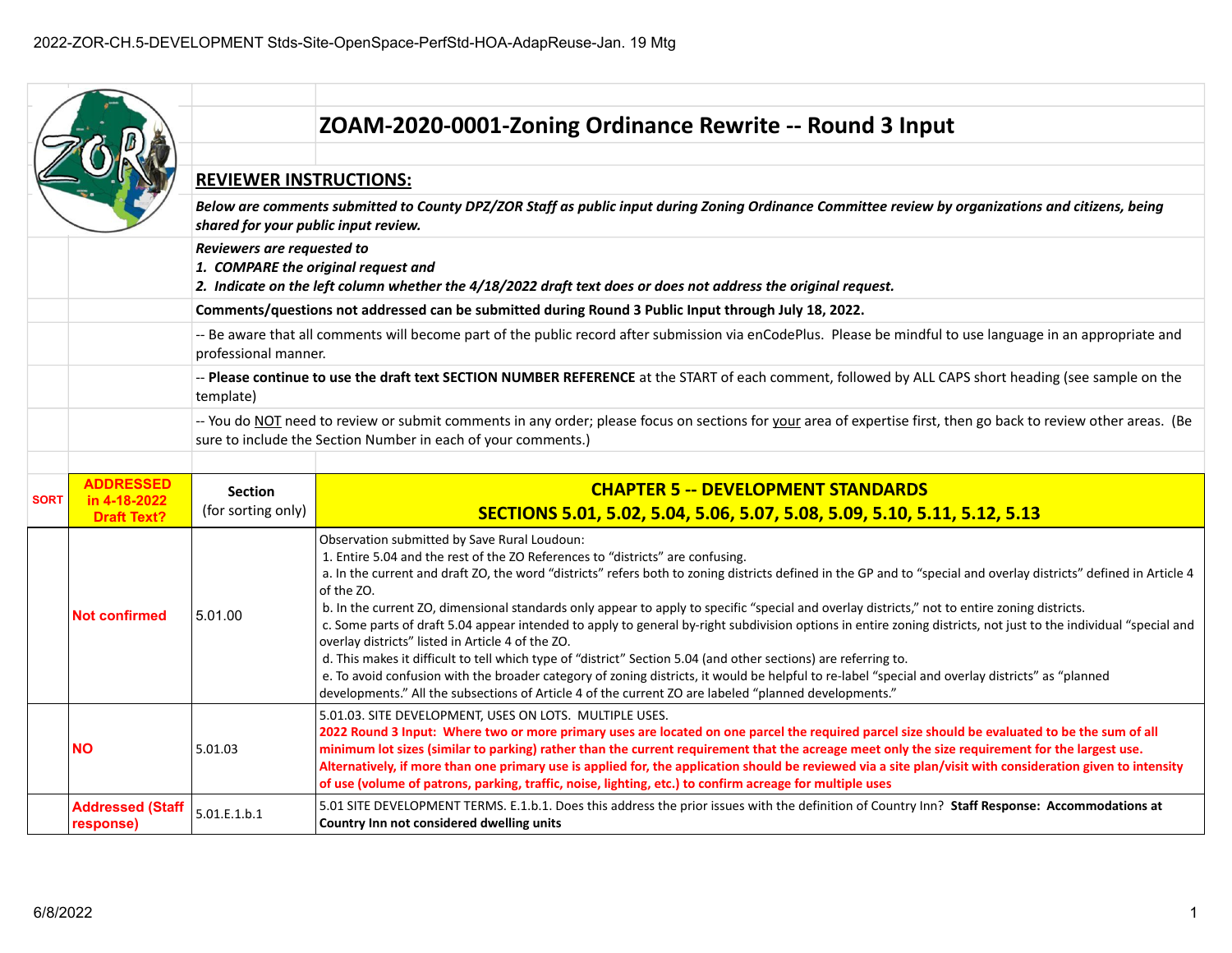|              | <b>Addressed</b>                   | 5.01.F.2.a | 5.01 SITE DEVELOPMENT TERMS. F.2.a Density Calculation, Floor Area states? "the terms "lot" and "lot area" may include all adjacent parcels owned in<br>common and which are the subject of an approved unified concept development plan specifying the allocation of density calculated pursuant to this<br>section." Does this concept apply to calculation of density THROUGHOUT the ZO, including cluster subdivision?                                                                                                                                                                                                                                                                                                                                                                                                                                                                                                                                                                                                                                                                                                                                                                                                                                                                                                                                                                                                                                                                                                                                                                                                                                                                            |
|--------------|------------------------------------|------------|-------------------------------------------------------------------------------------------------------------------------------------------------------------------------------------------------------------------------------------------------------------------------------------------------------------------------------------------------------------------------------------------------------------------------------------------------------------------------------------------------------------------------------------------------------------------------------------------------------------------------------------------------------------------------------------------------------------------------------------------------------------------------------------------------------------------------------------------------------------------------------------------------------------------------------------------------------------------------------------------------------------------------------------------------------------------------------------------------------------------------------------------------------------------------------------------------------------------------------------------------------------------------------------------------------------------------------------------------------------------------------------------------------------------------------------------------------------------------------------------------------------------------------------------------------------------------------------------------------------------------------------------------------------------------------------------------------|
|              | <b>Address with</b><br><b>ZOAM</b> | 5.02.C.2   | 5.02.C.2 UTILITIES. SPECIFIC STANDARDS. Rural Policy Area District. As indicated for ZOAM-2020-0002, allowing, "a maximum of 70% of the lots may have<br>primary and or reserve septic fields within common open space" is excessive and contrary to the goals of the ZOAM. If the ZOAM modifies this then it will<br>also be changed here, correct? Staff Response: Correct. The ZOAM will provide the guidance for changing this text                                                                                                                                                                                                                                                                                                                                                                                                                                                                                                                                                                                                                                                                                                                                                                                                                                                                                                                                                                                                                                                                                                                                                                                                                                                               |
|              |                                    |            | <b>5.08 PERFORMANCE STANDARDS</b>                                                                                                                                                                                                                                                                                                                                                                                                                                                                                                                                                                                                                                                                                                                                                                                                                                                                                                                                                                                                                                                                                                                                                                                                                                                                                                                                                                                                                                                                                                                                                                                                                                                                     |
| $\mathbf{1}$ | No/partial                         | 5.08.01.C  | 5.08.01.C: PERFORMANCE STANDARDS. This section states that the regulations contained in the Performance Standards area do not apply to Agricultural<br>Operations.<br>Staff Response: Changed "uses" to "operations" as many uses may fall under the definition of "agricultural use" but "agricultural operations" are<br>different and defined differently. This will need to be further vetted by the CAO and therefore marked for follow-up<br>2022 Round 3 Input: Language should define "Ag Operations" and consider change to bonafide production agricultural operations rather than<br>agricultural which is too broad a term. This exception should not apply to the tasting room or other retail operations. Only the bona fide agricultural<br>operation portion of the business and property should be included in 5.08.01.C. as an exception to noise and lighting standards.                                                                                                                                                                                                                                                                                                                                                                                                                                                                                                                                                                                                                                                                                                                                                                                                           |
| $\mathbf{1}$ | No/partial                         | 5.08.01.C  | 5.08.01.C: PERFORMANCE STANDARDS. AGRICULTURAL OPERATIONS.<br>2022 Round 3 Input: This regulation now requires the definition of "Agricultural Operation" to be included in Chapter 11, Definitions, as one does not<br>appear in either Chapter 3 or Chapter 11. Such a definition must be compliant/compatible with Code of Virginia § 3.2-300. Definitions.<br>-- "Agricultural operation" means any operation devoted to the bona fide production of crops, or animals, or fowl including the production of fruits and<br>vegetables of all kinds; meat, dairy, and poultry products; nuts, tobacco, nursery, and floral products; and the production and harvest of products from<br>silviculture activity.<br>-- "Production agriculture and silviculture" means the bona fide production or harvesting of agricultural or silvicultural products but shall not include<br>the processing of agricultural or silvicultural products or the above ground application or storage of sewage sludge.<br>Definition of "Agricultural Operations" should also be CONSISTENT with description in Ch 4, MDOD 4.04: "Agricultural Operations. Agricultural,<br>horticultural, or animal husbandry operations located in the MDOD that are covered by, and conducted in conformance with, a Conservation<br>Farm Plan, that includes best management practices, approved by the Loudoun County Soil and Water Conservation District or the U.S. Natural<br>Resources and Conservation Service, and a Nutrient Management Plan approved by the Loudoun County Soil and Water Conservation District.<br>"Structures associated with agricultural operations are subject to all regulations in Section 4.04. |
| $\vert$ 1    | <b>NO</b>                          | 5.08.01.C  | 5.08.01.C PERFORMANCE STANDARDS, APPLICABILITY. If the 5.08.01. A question is correct, then the requirement is inconsistent and directly contrary for<br>5.08.01.C, Agricultural Uses, as applied to high-intensity uses that are not bonafide agricultural operations, "lawful" or not.<br>Staff Response: The need for further clarification of "farm" in the concern for exemption of agricultural uses/operations has been raised often and will<br>be evaluated holistically to determine any needed revision. Since a revision and an appropriate location haven't been identified yet cannot determine a<br>schedule for additional review<br>2022 Round 3 Input: There is a need to further clarify agricultural operations, define a "farm," and not permit all uses to equally be exempted when<br>they are know to have high-intensity impacts (traffic, noise, parking, etc.). When will this be included in the next draft text?                                                                                                                                                                                                                                                                                                                                                                                                                                                                                                                                                                                                                                                                                                                                                         |
| $\vert$ 1    | <b>NO</b>                          | 5.08.04    | 5.08.04 Performance Standards - Noise. Noise control is problematic for anyone to understand.<br>2022 Round 3 Input: For business uses and residents it requires better distinctions for who responds (Sheriff? Zoning Enforcement?) to what types of<br>complaints when are investigations conducted by the Sheriff or Zoning Enforcement (upon complaint? by appointment only for weekends?) and more<br>clearly state how and from where the noise level is determined.<br>In addition, it should also include better education for the public for how to submit and receive status of a complaint, as well as opportunities for<br>businesses to reduce unwarranted complaints                                                                                                                                                                                                                                                                                                                                                                                                                                                                                                                                                                                                                                                                                                                                                                                                                                                                                                                                                                                                                    |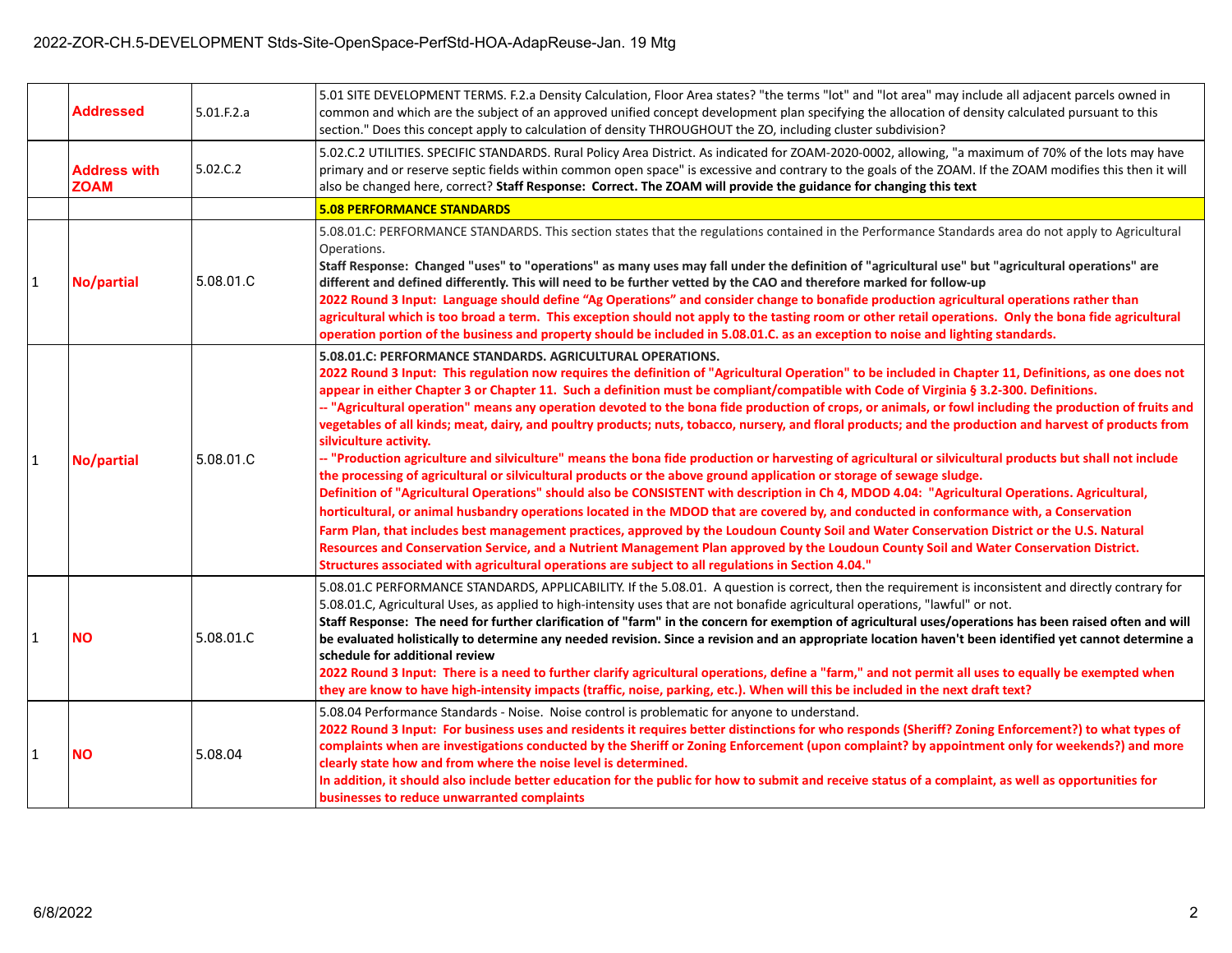| $\mathbf{1}$ | <b>NO</b> | 5.08.04.F | 5.08.04.F PERFORMANCE STANDARDS. NOISE Standards for Specific Uses states, "The following noise standards apply to specific uses in this section when<br>they are expressly referenced in the standards for the specific use in Chapter 3."<br>This does not apply the noise standards listed consistently across ALL uses, and therefore provide inconsistent protections to adjacent properties and area<br>residents (Single family residential use within 250 feet). If this ONLY applies to those use WITH Use-Specific Standards in Ch. 3 then HIGH-INTENSITY USES<br>that have been a primary cause of complaints for noise from outdoor music and events will not be covered. It also inconsistently applies regulations for<br>outdoor music hours not permitted after 11pm. (e.g., applies to B&B weddings and event centers but not breweries/wineries).<br>Because these standards are inconsistent and have known, (documented impacts via LEx complaints, emails and letters over many years), how and when<br>will this be reviewed and rectified?<br>STAFF RESPONSE TO ZOC was "We can consider applying this provision generally if appropriate."<br>2022 ROUND 3 INPUT: APPLY PROVISION GENERALLY TO ALL HIGH-INTENSITY USES FOR COMPLIANCE AND CONSISTENCY.                                                                                                                         |
|--------------|-----------|-----------|--------------------------------------------------------------------------------------------------------------------------------------------------------------------------------------------------------------------------------------------------------------------------------------------------------------------------------------------------------------------------------------------------------------------------------------------------------------------------------------------------------------------------------------------------------------------------------------------------------------------------------------------------------------------------------------------------------------------------------------------------------------------------------------------------------------------------------------------------------------------------------------------------------------------------------------------------------------------------------------------------------------------------------------------------------------------------------------------------------------------------------------------------------------------------------------------------------------------------------------------------------------------------------------------------------------------------------------------------------------------------------------------------------|
| $\mathbf{1}$ | <b>No</b> | 5.08.05   | 5.08.05. PERFORMANCE STANDARDS. LIGHTING. Where are the zoning regulations to comply with Dark Sky requirements as outlined in the 2019<br>Comprehensive Plans?<br>Staff Response: As noted in previous comments regarding dark sky, references in GP are acknowledged and additional evaluation of the referenced<br>material is needed to determine if revisions are appropriate<br>2022 Round 3 Input: Dark Sky regulations to comply with 2019 Comp Plan must be addressed and included.                                                                                                                                                                                                                                                                                                                                                                                                                                                                                                                                                                                                                                                                                                                                                                                                                                                                                                           |
| $\mathbf{1}$ | <b>No</b> | 5.08.05   | 5.08.05.A.4 PERFORMANCE STANDARDS. LIGHT AND GLARE How do guidelines for permitted Public facilities align with General Policy Dark Sky<br>Ordinances?<br>5.08.05 PERFORMANCE STANDARDS. LIGHT AND GLARE. How do the 5.08.05 Light and Glare regulations adhere to the Dark Sky Ordinance in general?<br>Staff Response: Aware of references in GP to dark sky guidelines. Additional research is needed before an answer can be provided. Standards to<br>address the issue can be considered                                                                                                                                                                                                                                                                                                                                                                                                                                                                                                                                                                                                                                                                                                                                                                                                                                                                                                         |
| $\mathbf{1}$ | <b>No</b> | 5.08.05.  | 5.08.05. PERFORMANCE STANDARDS. LIGHT & GLARE. Do the light and glare standards apply to seasonal commercial lighting? Do the light and glare<br>standards apply to all vineyards, wineries, breweries? If not why not?<br>STAFF RESPONSE TO ZOC: Interpreted questions of "seasonal" as "religious." However, actual use is tied to charity events, not religious celebration.<br>2022 Round 3 Input: Original request still stands.                                                                                                                                                                                                                                                                                                                                                                                                                                                                                                                                                                                                                                                                                                                                                                                                                                                                                                                                                                  |
| $\mathbf{1}$ | <b>NO</b> | 5.08.05.D | 5.08.05.D PERFORMANCE STANDARDS. LIGHT & GLARE Standards for Specific Uses states, "The following light and glare standards apply to specific uses in<br>this section when they are expressly referenced in the standards for the specific use in Chapter 3."<br>This does not apply the light and glare standards listed consistently across ALL uses, and therefore provide inconsistent protections to adjacent properties<br>and area residents. If this ONLY applies to those use WITH Use-Specific Standards in Ch. 3 then high-intensity uses with complaints for light and glare from<br>activities and events will not be covered. It also inconsistently applies regulations for exterior lighting hours to be extinguished between 10pm and 6am.<br>Staff Response: If this comment recommends applying what currently applies only to specific "5-600" uses to all uses as a general performance<br>standard, we acknowledge the recommendation and will take this shift under consideration<br>2022 Round 3 Input: No reference is made for "lighting" in November/December not religious or religion oriented that has received complaints for<br>large displays on mountainside properties visible for long distances. This should not have "religious exemption" applied. These standards are<br>inconsistent and have known impacts to Dark Sky and conflict with the 2019 comp plan. |
| $\mathbf{1}$ | <b>No</b> | 5.08.05.D | 5.08.05.D PERFORMANCE STANDARDS. LIGHT & GLARE:<br>2022 Round 3 Input: Add language to address seasonal lighting at commercial establishments such as: "Seasonal lighting is permissible from<br>Thanksgiving to January 15 at commercial businesses except between the hours of 10:00 PM to 6:00 AM. All outdoor lighting displays must be<br>contained within 150 feet of any commercial building."                                                                                                                                                                                                                                                                                                                                                                                                                                                                                                                                                                                                                                                                                                                                                                                                                                                                                                                                                                                                  |
| 2            | <b>No</b> | 5.08.01   | 5.08.01 PURPOSE, APPLICABILITY, EXCEPTIONS AND ADMINISTRATION Have any penalties for violations been revised or increased from the R93Zoning<br>Ordinance, or will they be identical when Chapter 7 is released for draft text review? If they are not revised, then what has all the focused input, case<br>studies and complaints in LEx since 2020 been used for?<br>Staff Response: The methods to address violations are included in the Zoning Administrator's duties which are spelled out in Chapter 10 and are<br>currently under development. An increase in penalties is not expected but yet to be determined                                                                                                                                                                                                                                                                                                                                                                                                                                                                                                                                                                                                                                                                                                                                                                              |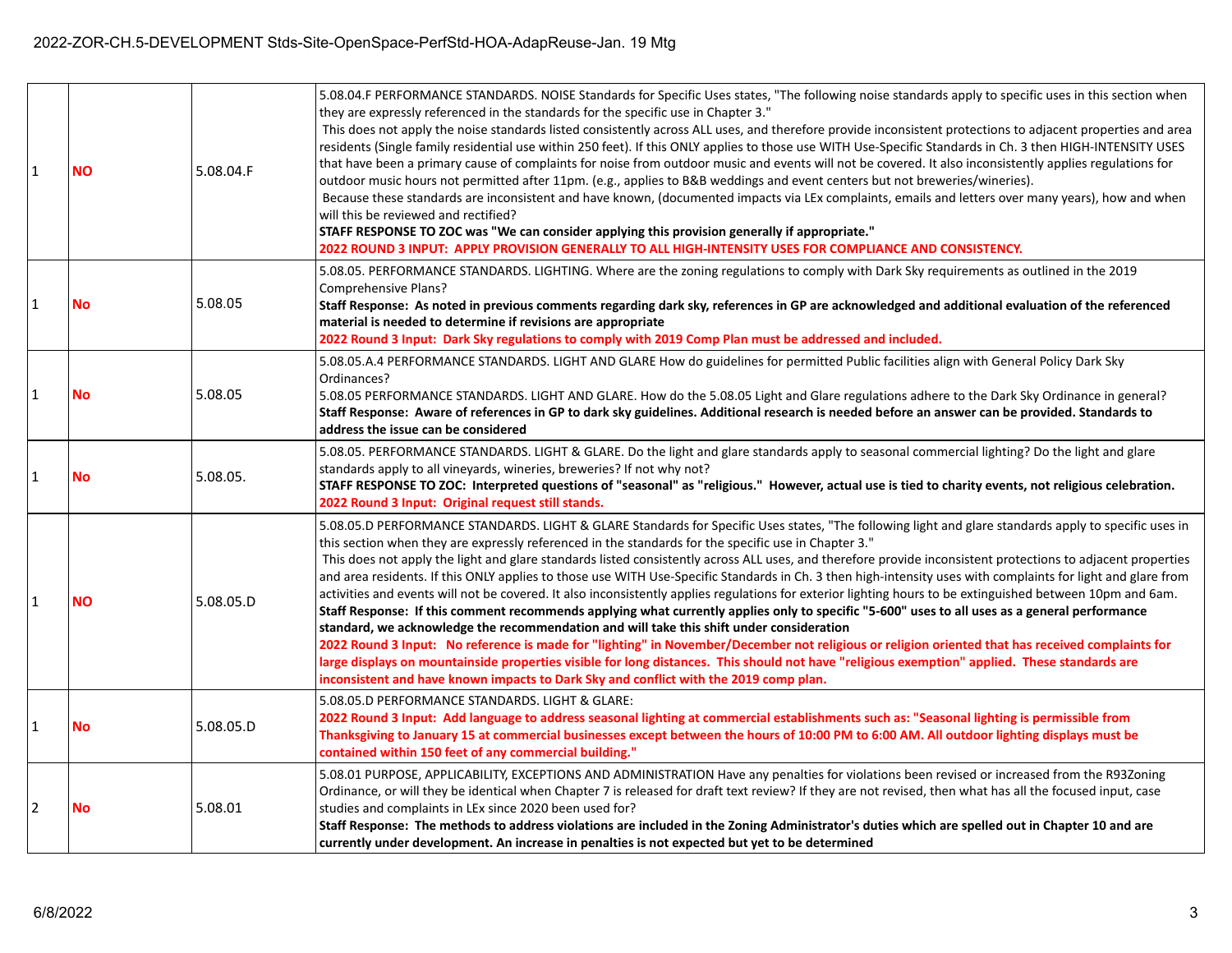## 2022-ZOR-CH.5-DEVELOPMENT Stds-Site-OpenSpace-PerfStd-HOA-AdapReuse-Jan. 19 Mtg

| $\overline{2}$ | <b>No</b>        | 5.08.04.E  | 5.08.04 PERFORMANCE STANDARDS, NOISE, EXEMPTIONS.<br>2022 Round 3 Input: There should be a section that lists what sounds are prohibited and at what times they are prohibited Time limits should be<br>added to this section or should there be a reference to time limit information                                                                                                                                                                                                                                                                                                                                                                                                                                                                                                                                                                                                                                                                                                                                                                                                                                                                                                                                                                   |
|----------------|------------------|------------|----------------------------------------------------------------------------------------------------------------------------------------------------------------------------------------------------------------------------------------------------------------------------------------------------------------------------------------------------------------------------------------------------------------------------------------------------------------------------------------------------------------------------------------------------------------------------------------------------------------------------------------------------------------------------------------------------------------------------------------------------------------------------------------------------------------------------------------------------------------------------------------------------------------------------------------------------------------------------------------------------------------------------------------------------------------------------------------------------------------------------------------------------------------------------------------------------------------------------------------------------------|
| 12             | <b>No</b>        | 5.08.05    | 5.08.05 PERFORMANCE STANDARDS. LIGHT AND GLARE Recommend that Staff consider adding a clause that would address exceptIons to the<br>APPLICABILITY clause. The revised (March 2021) Fairfax County Ordinance, section 5109, provides examples of exceptIons that Fairfax added to its ZO.<br>Such exceptions used by Fairfax include, but are not limit to: lighting fixtures and standards required by the Federal Communications Commission, Federal<br>Aviation Administration, Federal and State Occupational Safety and Health Administrations, or other federal, state, or county agencies, to include street<br>lights within the public right-of-way.<br>Routine lighting fixture maintenance, and Holiday lighting fixtures. section 5109 can be found here: h"ps://online.encodeplus.com/regs/fairfaxcounty-<br>va/doc-viewer.aspx?tocid=001.006.010#secid-255<br>Staff Response: "Comment acknowledged."                                                                                                                                                                                                                                                                                                                                      |
| $\overline{2}$ | <b>No</b>        | 5.08.05    | 5.08.05 PERFORMANCE STANDARDS. LIGHT AND GLARE Why isn't there a "DEFINITIONS" section here similar to that in other sections of the draft revised<br>ZO? Recommend that Staff consider adding Definitions, as appropriate. The International Dark-Sky Association ("IDA") and the Illuminating Engineering<br>Society ("IES") have jointly created a Model lighting Ordinance ("MLO") for local jurisdictions. This document contains numerous definitions that could be<br>adopted and incorporated into the revised ZO. Copy of the MLO available here: https://loudouncoalition.org/wp-<br>content/uploads/2022/01/MLO_FINAL_June2011.pdf<br>Staff Response: Comments acknowledged and can be considered for inclusion. See comments elsewhere regarding dark sky                                                                                                                                                                                                                                                                                                                                                                                                                                                                                    |
| $\overline{2}$ | <b>No</b>        | 5.08.05    | 5.08.05 PERFORMANCE STANDARDS. LIGHT AND GLARE. Once the revised ZO is completed and approved, the County should develop "cheat sheet"<br>graphics detailing Loudoun's lighting ordinance for residential and non-residential areas/districts. These graphics will provide an easy-to-follow guides with<br>the rules for Loudoun citizens and businesses to follow, thus ensuring compliance with the regulations from the start. Samples of those developed and<br>used by Fairfax County can be found here: https://loudouncoalition.org/wp-content/uploads/2022/01/FAIRFAX-Res-Non-Res-Lighting-Zoning-Regs.pdf<br>Staff Response: Comments and suggestions acknowledged. Graphics are being considered for inclusion in many sections of the Ordinance for clarity<br>and ease of application                                                                                                                                                                                                                                                                                                                                                                                                                                                       |
| 2              | <b>No</b>        | 5.08.05.A  | 5.08.05 PERFORMANCE STANDARDS. LIGHT AND GLARE A. GENERAL REQUIREMENTS. Recommend that Staff consider the use of defined Zones that each<br>District in the County be assigned. Lighting Zones are recommended by the Dark Sky Association. Implementing lighting zones will allow different amounts<br>of light in areas with different nightime characteristics. Zones can be defined based on ambient light levels, population density, and other community<br>considerations. For example, the downtown Sterling area would require different standards for outdoor lighting than would a residential zone in<br>Purcellville/Hillsboro areas. The Model lighting Ordinance ("MLO") developed by the International Dark-Sky Association ("IDA") and the Illuminating<br>Engineering Society ("IES") provides examples of lighting zones that could be adopted/modified by Loudoun and delineated in the revised ZO. Each<br>standard for specific use defined in Chapter 3 could then reference the applicable zone as defined in section 5.08.05. Copy of the MLO available here:<br>https://loudouncoalition.org/wp-content/uploads/2022/01/MLO FINAL June2011.pdf<br>Staff Response: Comments and suggestions acknowledged and will be considered |
|                |                  |            | 5.08 Performance Standards -- Addressed                                                                                                                                                                                                                                                                                                                                                                                                                                                                                                                                                                                                                                                                                                                                                                                                                                                                                                                                                                                                                                                                                                                                                                                                                  |
|                | <b>Addressed</b> | 5.08.04-T1 | 5.08.04-1 PERFORMANCE STANDARDS. NOISE. TABLE Where do sound levels and time limits for stockpiles fall on this chart if thousands of truckloads are<br>being used to create or partially dismantle a "personal recreational field" or other use such as a brewery or winery? Is it considered a rural economy use?                                                                                                                                                                                                                                                                                                                                                                                                                                                                                                                                                                                                                                                                                                                                                                                                                                                                                                                                      |
|                | <b>Addressed</b> | 5.08.04.E  | 5.08.04.E. PERFORMANCE STANDARDS. EXEMPTIONS. Why are sounds associated with power equipment given a blanket exemption? Why isn't there more<br>specificity to the exemption with regard both to the type of power equipment in use and to the duration of the noise. It is not hard to imagine situations in<br>which unusually loud equipment is used and/or power equipment is used for an unusually long period of time.                                                                                                                                                                                                                                                                                                                                                                                                                                                                                                                                                                                                                                                                                                                                                                                                                             |
|                | <b>Addressed</b> | 5.08.05    | 5.08.05.A.4 PERFORMANCE STANDARDS. LIGHT AND GLARE How can a resident determine if the lumens or foot candles allowed by public facility athletic<br>fields are in accordance with standards? For example, if a resident can see the Tuscarora HS lights from over 6 miles away how can a resident generally<br>determine compliance before submitting a complaint?                                                                                                                                                                                                                                                                                                                                                                                                                                                                                                                                                                                                                                                                                                                                                                                                                                                                                      |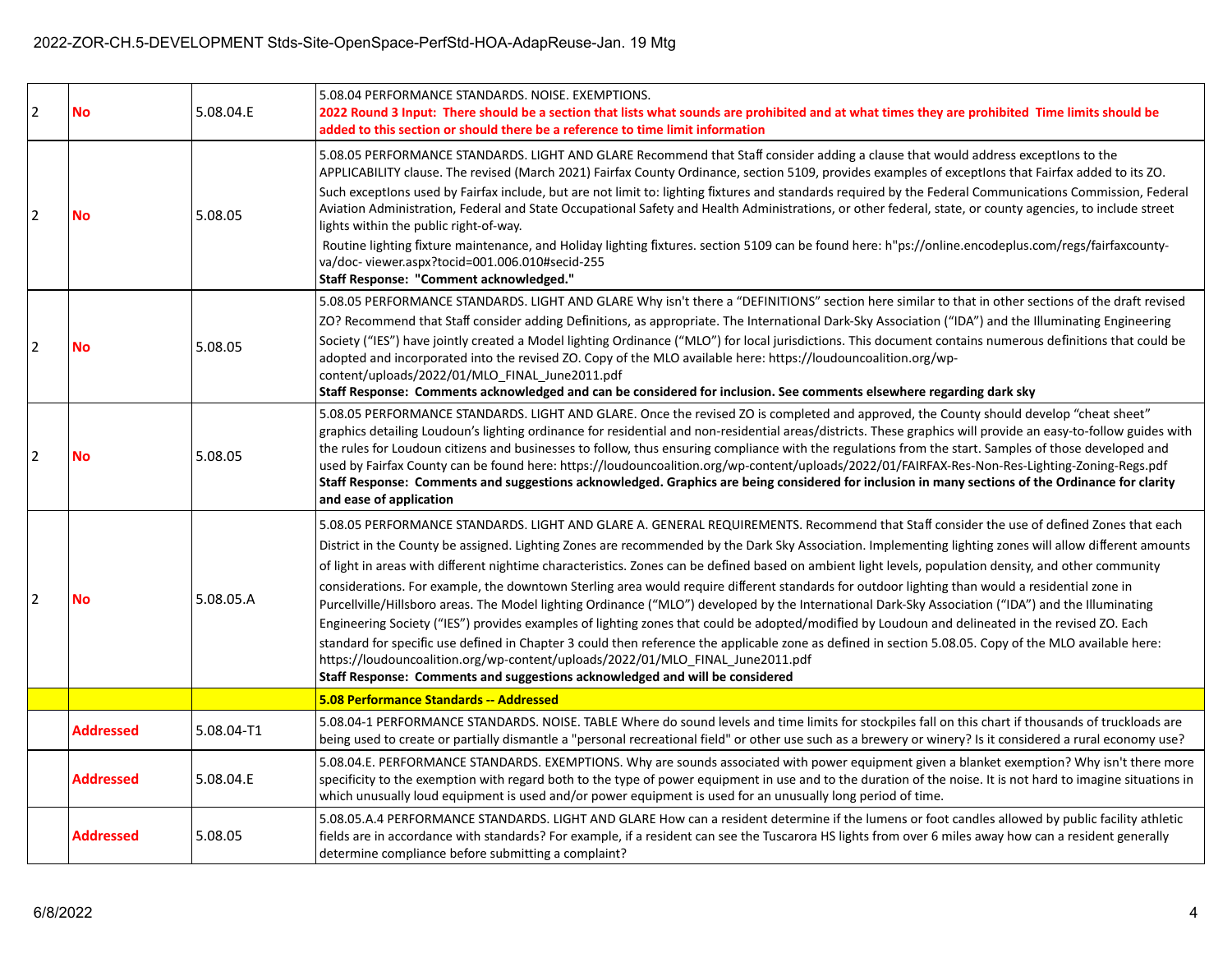| <b>Addressed</b> | 5.08.05      | 5.08.05 PERFORMANCE STANDARDS. LIGHT AND GLARE How does a citizen go about the process for determining and then rectifying an out of compliance<br>light or glare infraction?                                                                                                                                                                                                                                                                                                                                                                                                                                                                                                                                                                                                                                                                                                   |
|------------------|--------------|---------------------------------------------------------------------------------------------------------------------------------------------------------------------------------------------------------------------------------------------------------------------------------------------------------------------------------------------------------------------------------------------------------------------------------------------------------------------------------------------------------------------------------------------------------------------------------------------------------------------------------------------------------------------------------------------------------------------------------------------------------------------------------------------------------------------------------------------------------------------------------|
| <b>Addressed</b> | 5.08.05.A    | 5.08.05.A. PERFORMANCE STANDARDS. LIGHT AND GLARE, GENERAL STANDARDS. Shouldn't there be required neighborhood meetings when lights are<br>being proposed in any residential use especially in the rural sections of the county?                                                                                                                                                                                                                                                                                                                                                                                                                                                                                                                                                                                                                                                |
| <b>Addressed</b> | 5.08.05.C    | 5.08.05.C PERFORMANCE STANDARDS. SPECIAL EXCEPTION REVIEW FOR LIGHTING THAT DOES NOT COMPLY WITH STANDARDS. Should add:<br>"Neighborhood meetings are required."                                                                                                                                                                                                                                                                                                                                                                                                                                                                                                                                                                                                                                                                                                                |
| <b>Addressed</b> | 5.08.04.C.3  | 5.08.04 PERFORMANCE STANDARDS. NOISE. Methods of Measurement. 3. Who is the "operator," how are they contacted, and what are the response<br>times for measurement by complaints?                                                                                                                                                                                                                                                                                                                                                                                                                                                                                                                                                                                                                                                                                               |
| Addressed        | 5.08.01      | 5.08.01 PERFORMANCE STANDARDS. PURPOSE. Add the same bullet as 5.04 Open Space, 5.09 Adaptive Reuse, and 5.10 Homeowner's Association<br>Standards: "Promote the public health, safety and welfare."                                                                                                                                                                                                                                                                                                                                                                                                                                                                                                                                                                                                                                                                            |
| Addressed        | 5.08.01.A    | 5.08.01.A. PERFORMANCE STANDARDS, APPLICABILITY. Confirm: the statement that, "1. All permitted and special exception uses, whether such uses are<br>permitted as a principle use or an accessory use, must operate in conformance with the performance standards set forth in this Chapter" applies to ANY<br>AND ALL uses listed in the Chapter 3 use tables, and not only those uses with additional specifications under Use-Specific Standards, correct?                                                                                                                                                                                                                                                                                                                                                                                                                   |
| <b>Addressed</b> | 5.08.01.d.1  | 5.08.01.d.1: PERFORMANCE STANDARDS. This section describes what data that is required for a zoning permit, i.e. in very general terms the data that the<br>County needs in order to complete their review. However, at the end of the section a sentence says a plot plan "may" be required. By changing the 'may'<br>to a 'shall' the county would assure receiving much of the basic data they need and avoid going back to ask for more. Also, by requiring a plot plan with<br>verified data, many of the issues with a zoning permit could be avoided.                                                                                                                                                                                                                                                                                                                     |
| Addressed        | 5.08.01.D.1. | 5.08.01.D.1. & 2 PERFORMANCE STANDARDS. ZONING PERMIT PROCEDURE. 1.b asked for "a description of the activity to be conducted regarding waste<br>products, external effects or other conditions which are regulated." "External effects" required is too nebulous. There is sufficient history to now require<br>more detailed information on the permit including, but not limited to, estimated traffic, parking totals, events, water usage, etc. and 2. indicates "all<br>information and evidence submitted must constitute a certification and an agreement on the part of the applicant "<br>How is veracity determined? There are numerous cases where the original permit description of use was falsified (flipped to another use after approval).<br>What are the consequences for such a flip other than a response from Staff of, "Oops, let's help you fix that?" |
| <b>Addressed</b> | 5.08.01.E    | 5.08.01.E. PERFORMANCE STANDARDS. ENFORCEMENT. Violations: The explanation of how violations will be handled appeared to address the<br>administration of violations appropriately. The action verb 'must' appears in most of the actions which assures some type of action will be taken. The<br>section does not provide any indication of how violations are discovered, reported or recorded. Will that all be detailed in Chapter 7, and if so, when and<br>how will comments be received in time for that chapter?                                                                                                                                                                                                                                                                                                                                                        |
| Addressed        | 5.08.05      | 5.08.05. PERFORMANCE STANDARDS. LIGHTING: Throughout section 5.08.05 athletic facilities seem to receive exemptions from some of the regulations<br>when these exemptions have been known to negatively impact area citizens. These issues are normally created by having an athletic facility too near<br>residents property. The way this section reads, an athletic facility could be directly adjacent to a residence and this would lead to a real issue for a resident.<br>Comments?                                                                                                                                                                                                                                                                                                                                                                                      |
| <b>Addressed</b> | 5.08.05      | 5.08.05 PERFORMANCE STANDARDS. LIGHT AND GLARE Reduce the enforcement aspect for zoning personnel by requiring that all applications for<br>rezoning, building, electrical, sports Illumination etc. be submitted with a lighting plan that addresses the revised standards that the County adopts with<br>regard to lights, color temperature/glare. A photometric plan or a sports Illumination plan (depending on the nature of the application) prepared by a<br>lighting professional should be required.                                                                                                                                                                                                                                                                                                                                                                  |
| <b>Addressed</b> | 5.08.05      | 5.08.05.D.2 PERFORMANCE STANDARDS. LIGHT AND GLARE How do standards apply to event facilities located in ARN considered as "Ag Use" ? There are<br>known locations / buildings in rural neighborhoods whose lights remain on all night long. They are not illuminating a sign or for "safety." They illuminate<br>the building itself. Some buildings are highly viewable from over a mile away. The rules read that this is not permissible, is that correct?                                                                                                                                                                                                                                                                                                                                                                                                                  |
| <b>Addressed</b> | 5.08.05.01a  | 5.08.05 PERFORMANCE STANDARDS. LIGHT AND GLARE Why isn't there a "PURPOSE" clause in this section similar to that in other places? Recommend the<br>following be added: The purpose of this section is to establish outdoor lighting standards to reduce the impacts of glare, light trespass, and light pollution;<br>to promote safety and security; and to encourage energy conservation.                                                                                                                                                                                                                                                                                                                                                                                                                                                                                    |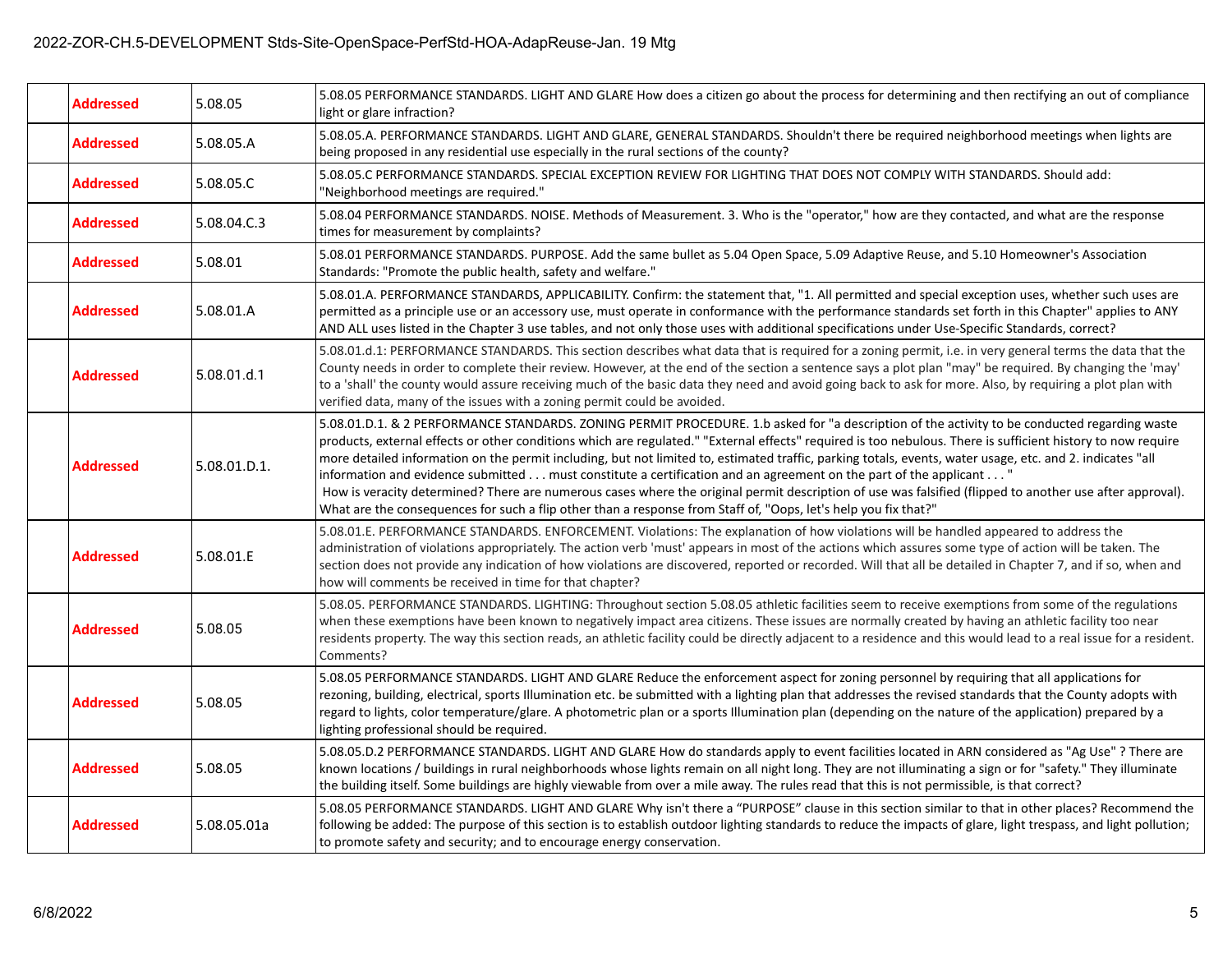## 2022-ZOR-CH.5-DEVELOPMENT Stds-Site-OpenSpace-PerfStd-HOA-AdapReuse-Jan. 19 Mtg

|                  |             | 5.08.05 PERFORMANCE STANDARDS. LIGHT AND GLARE Why isn't there an "APPLICABILITY" clause in this section similar to that in other places?                                                                                                                                                                                                                                                                                                                                                                                                                                                                                                                                                                                                                                                      |
|------------------|-------------|------------------------------------------------------------------------------------------------------------------------------------------------------------------------------------------------------------------------------------------------------------------------------------------------------------------------------------------------------------------------------------------------------------------------------------------------------------------------------------------------------------------------------------------------------------------------------------------------------------------------------------------------------------------------------------------------------------------------------------------------------------------------------------------------|
| <b>Addressed</b> | 5.08.05.01b | Recommend that language be added that all outdoor lighting installed after the date of effect of the revised ZO shall comply with the revised requirements,<br>which would include, but is not limited to, new lighting, replacement lighting, or any other lighting whether attached to structures, poles, the earth, or any<br>other location, including lighting installed by any third party.                                                                                                                                                                                                                                                                                                                                                                                              |
| <b>Addressed</b> | 5.08.05.B   | 5.08.05 PERFORMANCE STANDARDS. LIGHT AND GLARE. B. METHOD OF MEASUREMENT. There is a typo here (and in the 1993 ZO). The reference should<br>be to the "INTERNATIONAL Commission on Illumination", not to the "INTERNAL" Commission on Illumination. Regardless, the standards set forth by the<br>International Dark- Sky Association ("IDA") and the Illuminating Engineering Society ("IES") should be used here as they are now the two leading<br>organizations helping jurisdictions establish outdoor lighting standards to reduce the impacts of glare, light trespass, and light pollution, while still<br>promoting safety and security as well as encouraging energy conservation.                                                                                                  |
|                  | 5.08.01     | 5.08. PERFORMANCE STANDARDS. Direct quotation from citizen:<br>Perusal of what Staff has for Lights shows they apparently didn't even read what was sent over in Rounds 1 & 2. Not much has changed from the existing<br>regs -- right down to still leaving incorrect references to organizations. Why have we done all this work over the past two years with so little input being<br>used?                                                                                                                                                                                                                                                                                                                                                                                                 |
|                  | 5.08.01.C   | 5.08.01.C. PERFORMANCE STANDARDS - AGRICULTURAL USES. Given the stated purpose of the Performance Standards to protect the community from<br>dangerous, injurious or noxious activity and conditions, why are lawful agricultural operations given a blanket exemption? Why doesn't the community<br>need protection from dangerous, injurious, or noxious activity that originates in an agricultural facility?                                                                                                                                                                                                                                                                                                                                                                               |
|                  |             | <b>5.04 OPEN SPACE</b>                                                                                                                                                                                                                                                                                                                                                                                                                                                                                                                                                                                                                                                                                                                                                                         |
|                  | 5.04.A.5.a  | 5.04.A.5.a OPEN SPACE. APPLICABILITY. States, "Piecemeal applications that result in the approval of more than 4 dwelling units without the required open<br>space when it would have otherwise been required if the applications had not been submitted separately, will be required to provide the required amount<br>of open space on any future development application."<br>This looks like a known loophole. What is the enforcement/consequences other than, "Don't do it again next time?"                                                                                                                                                                                                                                                                                             |
|                  | 5.04.A.5.a  | 5.04.A.5.a OPEN SPACE. APPLICABILITY. How do and will these standards apply to ZOAM-2020-0002 for consistent application?                                                                                                                                                                                                                                                                                                                                                                                                                                                                                                                                                                                                                                                                      |
|                  | 5.04.B.1    | 5.04.B OPEN SPACE, CALCULATION. States, "Open Space is calculated by multiplying the required percentage as provided in the district requirements<br>specified in Chapter 2, Zoning Districts by the gross acreage of the subject parcel or combined parcels."<br>However, ZOAM-2020-0002 (Cluster/Prime Ag Soils) is proposing an overall 70% that is split between farming lots (PFLs) Rural Economy Lots (RELs) and<br>Open Space -- which appears to get the "leftover" area after PFL and REL. How will that ZOAM be compliant with this ZO requirement?                                                                                                                                                                                                                                  |
|                  | 5.04.B.2    | 5.04.B.2. OPEN SPACE, CALCULATION. States that "any portion of the parcel that may be included in an easement" would be excluded from the gross<br>acreage used in calculation. Can you be more specific for what TYPES of easement (utility, conservation, development, open space, etc.)?                                                                                                                                                                                                                                                                                                                                                                                                                                                                                                    |
|                  | 5.04.C.1    | 5.04.C.1. OPEN SPACE Types/Recreation. Definitions of Active and Passive Open Space were majorly changed from current ZO. Focus proposed is now on<br>the activities involved (versus the amount of land development involved for the activity). Kudos.                                                                                                                                                                                                                                                                                                                                                                                                                                                                                                                                        |
|                  | 5.04.C.1    | 5.04.C.1 OPEN SPACE STANDARDS. Recreation. These definitions are different from previous definitons. Have other sections been updated to reflect these<br>changes? While the added language could be helpful in defining these uses, there is still room for ambiguity.<br>For example, would hiking along a boardwalk be a passive recreation use? While hiking is a passive recreation use, a guided nature walk would be a group<br>activity that would require "equipment designed specifically for the activity" - with the equipment being the boardwalk. It seems that more clarity may be<br>needed to avoid confusion. Also, how do these definitions, and uses listed, conform to the LPAT Framework Plan (in relation to defining the terms, but also<br>allowing particular uses)? |
|                  | 5.04.C.3    | 5.04.C.3 OPEN SPACE STANDARDS. Natural, Environmental, and Heritage. In addition to contiguous forests, shouldn't wildlife travel corridors, and native<br>plant and pollinator habitat also be included to comply with 2019 GP policies (especially NHR 6.2, but also FTV 4 and NEHR 1)? Shouldn't this also include<br>language to protect viewsheds the County's scenic rivers (2019 GP HASR 5.2.0)?                                                                                                                                                                                                                                                                                                                                                                                        |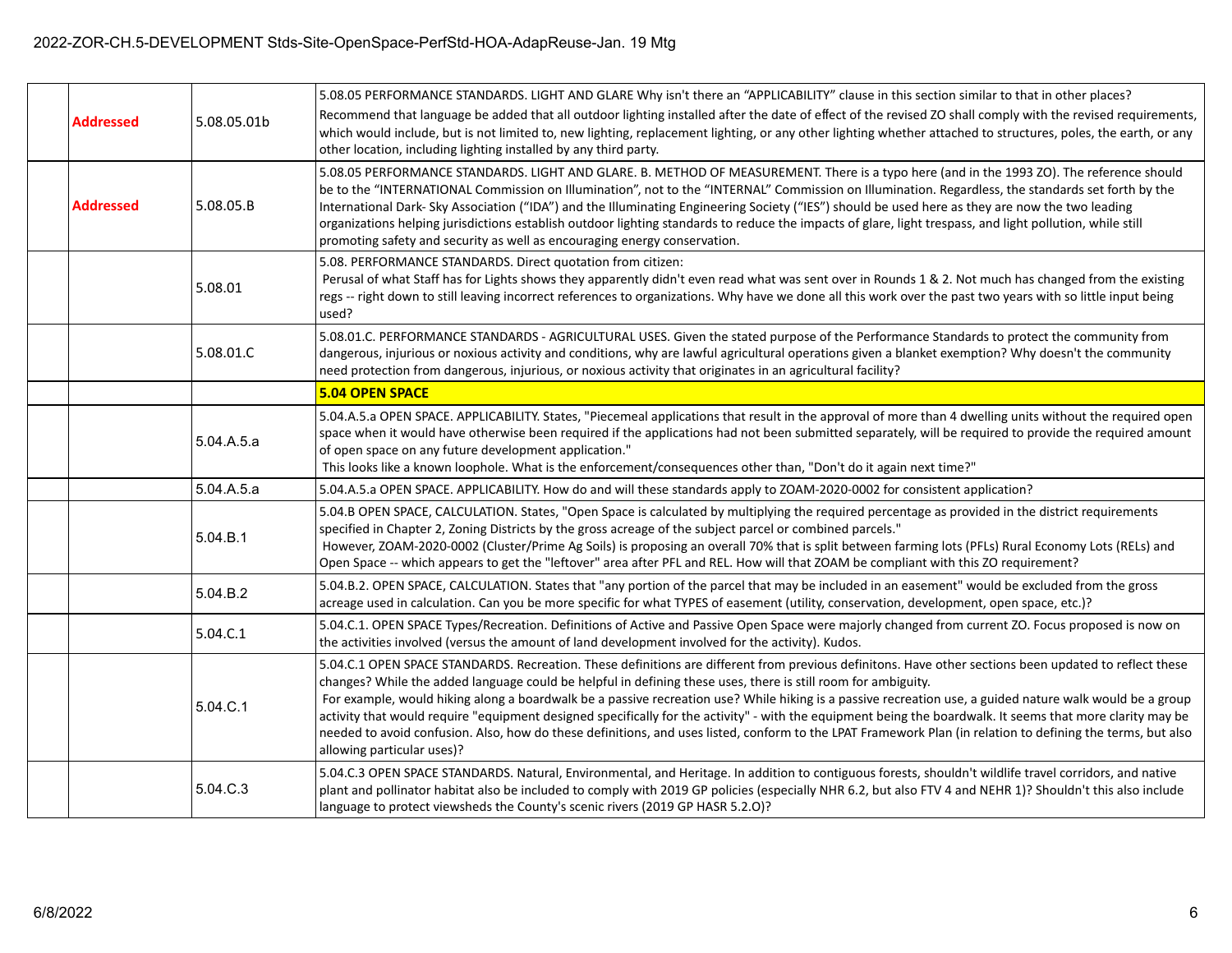| 5.04.C.3.a                   | 5.04.C.3.a OPEN SPACE STANDARDS. Natural, Environmental, and Heritage. How will man-made landscapes that have "gained importance" be defined?<br>Shouldn't wildlife and/or habitat evaluations be used as criteria (to be evaluated by ecologists and biologists)? This would help define "exemplary natural<br>communities, habitats, and ecosystems" mentioned in the 2019 GP NHR 6.2. At the least, shouldn't wetlands mitigation projects be included? Shouldn't<br>this also include species of greatest concern from the Virginia Wildlife Action Plan? |
|------------------------------|---------------------------------------------------------------------------------------------------------------------------------------------------------------------------------------------------------------------------------------------------------------------------------------------------------------------------------------------------------------------------------------------------------------------------------------------------------------------------------------------------------------------------------------------------------------|
| 5.04.D.1                     | 5.04 D.1. OPEN SPACE CATEGORIES. COMMON. Given the stated purpose of the open space standards, why are sewer facilities considered common open<br>space and calculated as open space in development?                                                                                                                                                                                                                                                                                                                                                          |
| 5.04.D.2                     | 5.04.D.2. OPEN SPACE Categories/Public. While the categories apply to all Open Space, this one only applies to HOAs and "comparable" which rules out the<br>public lands owned by the county and comparable governmental entities. Can this definition be expanded to include all public open space?                                                                                                                                                                                                                                                          |
| 5.04.D.3                     | 5.04.D.3. OPEN SPACE Categories/Private. Is there a requirement for signage designating the area as private to be considered such? Can there be?                                                                                                                                                                                                                                                                                                                                                                                                              |
| 5.04.D.3                     | 5.04.D.3. OPEN SPACE CATEGORIES. PRIVATE. Why is privately owned land to which access is prohibited considered open space?                                                                                                                                                                                                                                                                                                                                                                                                                                    |
| 5.04.E.1                     | 5.04.E.1 OPEN SPACE STANDARDS. Are wetlands mitigation projects defined as a "water feature"? Shouldn't wetlands be explicitly added? Shouldn't<br>wildlife travel corridors and native vegetation for pollinators also be included in contiguous habitats to protect against habitat fragmentation (and not just<br>trees)?                                                                                                                                                                                                                                  |
| 5.04.E.2                     | 5.04.E.2 OPEN SPACE. PRIORITIES AND BONUS CREDIT. Indicates various "bonus credit" will be applied for various types of open space (e.g., prime ag soils,<br>forest, trails, historic resources, etc.)<br>Please provide an example calculation to show how the "bonus credit" is applied.<br>How will the "bonus credit" be applied for ZOAM-2020-0002 calculation with open space for cluster subdivisions? [OR does 5.04.F.13 override all bonus<br>credit for clustering?]                                                                                |
| 5.04.E.2                     | 5.04.E.2 OPEN SPACE STANDARDS. As noted, shouldn't native vegetation for pollinators be included? Also, in regards to bullet "e", the LPAT Framework<br>Plan includes more than just pedestrian or bicycle trail considerations, shouldn't linear parks and wildlife corridors also be included as part of the LPAT<br>Framework Plan considerations?                                                                                                                                                                                                         |
| 5.04.F                       | 5.04.F OPEN SPACE STANDARDS. General Open Space Design Standards. Aside from one reference to RSCR, why are there no standards pertaining to<br>wildlife travel corridors, native vegetation, or ecological services that open space should provide (to comply with the 2019 GP)? Why is the only<br>consideration for landscaping (bullet 2.b) for "enjoyment and shade"? Shouldn't landscaping be required to incorporate ecological value (ie native plants)?                                                                                              |
| 5.04.F.1.b<br>5.04.H.4.d.6.e | 5.04.F.1.b. OPEN SPACE Standards & Type-Specific Open Space Design Standards/Outdoor Gathering Space. Amenities on parcels greater than [TBD] must<br>include restrooms at regular intervals or those must be in close proximity and open the public. PRCS and NOVA Parks, including the W&OD Trail, already<br>are providing this necessary amenity. Have PRCS and NOVA Parks been asked to determine the appropriate interval?                                                                                                                              |
| 5.04.F.5                     | 5.04 F. 5 OPEN SPACE STANDARDS. Why is a credit for meeting minimum open space requirements given for meeting other requirements of the zoning<br>code?                                                                                                                                                                                                                                                                                                                                                                                                       |
| $5.04.H.1-5$                 | 5.04.H OPEN SPACE STANDARDS. Type specific open space standards. Why don't these type specific standards include mentions of contiguous habitat,<br>wildlife travel corridors, native plant vegetation, etc. to achieve 2019 GP NEHR policies? At the least, shouldn't Section 3 "Passive Recreation Use" have<br>these ecological considerations? The standard to "contain a variety of natural features" is extremely weak language considering that passive recreation<br>uses are typically intended to connect people with nature.                       |
| 5.04.H.1.d                   | 5.04.H.1.d OPEN SPACE DESIGN STANDARDS. Why must open space be centrally located? How is centrally located measured?<br>5.04.H.2.a OPEN SPACE. Commercial or Employment Districts. Why must open space be centrally located? How is centrally located measured?<br>5.04.H.3.a. OPEN SPACE. Passive Recreation Space. Why must open space be centrally located? How is centrally located measured?                                                                                                                                                             |
| 5.04.H.1.g                   | 5.04.H.1.g OPEN SPACE Design Standards. Is there a parameter somewhere for "well-drained?"                                                                                                                                                                                                                                                                                                                                                                                                                                                                    |
| 5.04.H.4.d.5.c               | 5.04.H.4.d.5.c. OPEN SPACE. Add to end "or sidewalk." Emphasis should be on all acceptable accessibility.                                                                                                                                                                                                                                                                                                                                                                                                                                                     |
| 5.04.H.5                     | 5.04.H.5. OPEN SPACE. Type-Specific Open Space Design Standards/Pedestrian and Bicycle Network. Glad to see inclusion of the LPAT Plan in the ZO. This<br>reinforces the County's commitment! Kudos.                                                                                                                                                                                                                                                                                                                                                          |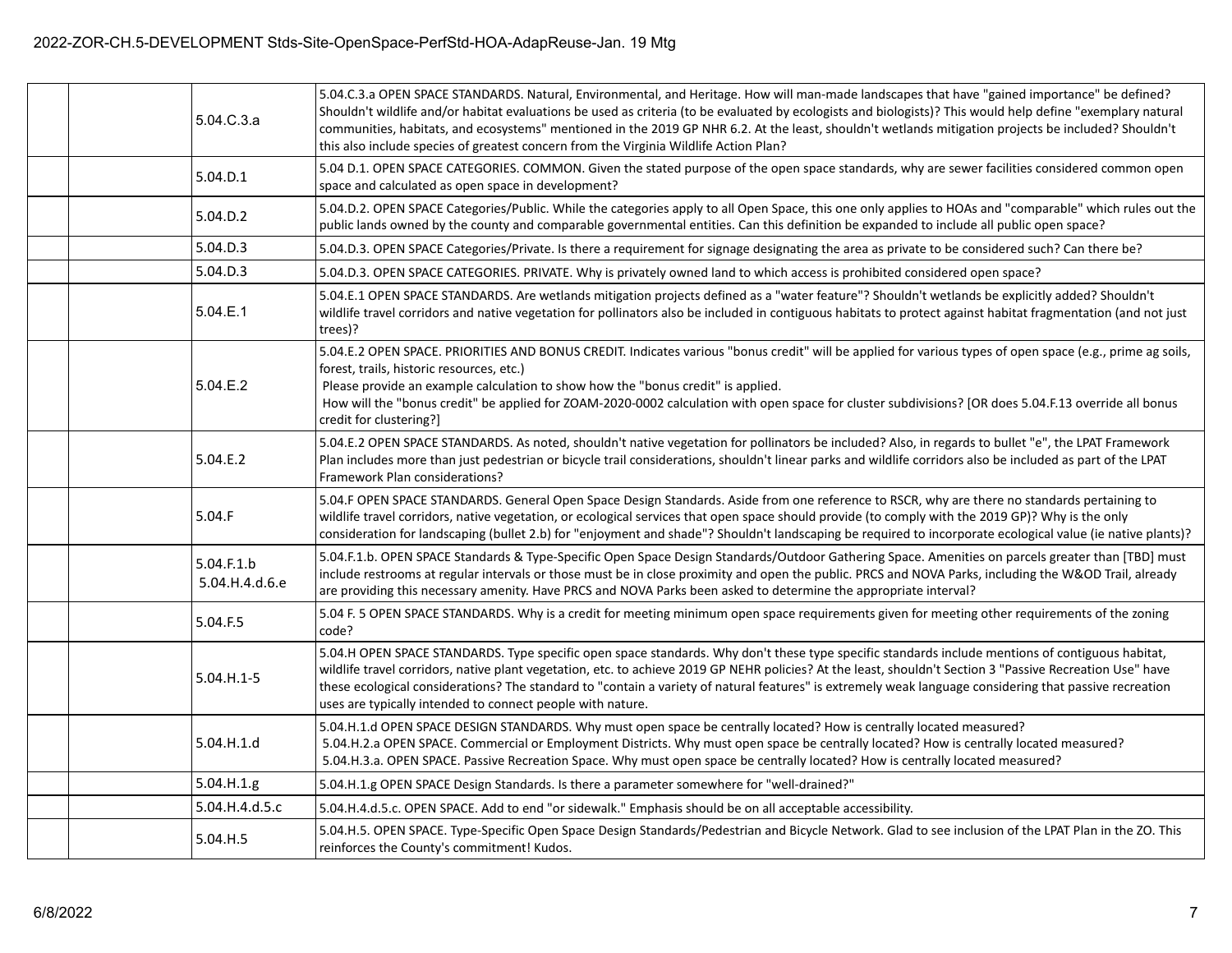| 5.04.H.5      | 5.04.H.5. OPEN SPACE PEDESTRIAN & BICYCLE NETWORK. Why isn't a pedestrian and bicycle network, or similar amenity, required in the Rural Policy Area?                                                                                                                                                                                                                                                                                                                                                                                                                                                                                                                                                                                                                                                               |
|---------------|---------------------------------------------------------------------------------------------------------------------------------------------------------------------------------------------------------------------------------------------------------------------------------------------------------------------------------------------------------------------------------------------------------------------------------------------------------------------------------------------------------------------------------------------------------------------------------------------------------------------------------------------------------------------------------------------------------------------------------------------------------------------------------------------------------------------|
| 5.04.H.6      | 5.04.H.6 OPEN SPACE Design Standards. Trails. Why does this section not include or reference equestrian trail requirements?                                                                                                                                                                                                                                                                                                                                                                                                                                                                                                                                                                                                                                                                                         |
| 5.04.H.6      | 5.04.H OPEN SPACE STANDARDS. Type specific open space standards. Trails. Why doesn't this section include any considerations for the linear parks<br>portions of the Linear Parks and Trails plan? Why doesn't this section include any of the LPAT design elements related to wildlife corridors, native<br>vegetation, and environmental protection?                                                                                                                                                                                                                                                                                                                                                                                                                                                              |
| 5.04.H.6.c    | 5.04.H OPEN SPACE STANDARDS. Type specific open space standards. Trails. Could this language be clarified? It appears that if land is not dedicated to the<br>county, or it is not included within the boundary of the parcel owned by an HOA or individual, then the path must be provided by an easement. Is that<br>correct? If so, would that preclude land within an HOA from providing a path via an easement?                                                                                                                                                                                                                                                                                                                                                                                                |
| 5.04.1        | 5.04.I OPEN SPACE STANDARDS. Uses in Open Space. Why are botanical gardens or nature study areas permitted on HOA land, but not the other land<br>types mentioned? Shouldn't they also be allowed on private parcels?                                                                                                                                                                                                                                                                                                                                                                                                                                                                                                                                                                                               |
| 5.04.1.1.     | 5.04.I.1., 3 & 4. USES IN OPEN SPACE. The list of uses permitted in open space under private ownership and HOA ownership include agriculture. However,<br>as discussed with Uses and Use-specific standards, some uses categorized as "Agricultural uses" are significantly more "high-intensity" than others. Blanket<br>permitted use on open space for some uses should be consistent with the Use and Use-specific standards requests to evaluate based on HIGH-INTENSITY<br>USE impacts (traffic, noise, lighting, etc.). How will high-intensity uses be addressed?                                                                                                                                                                                                                                           |
| 5.04.1.1.     | 5.04.I.1., 3 & 4. USES IN OPEN SPACE. How will Uses in open space be applied for ZOAM-2020-0002, specifically, will the restrictions and standards only<br>apply to "open space lots" or will PFLs (prime farmland lots) and RELs (Rural Economy Lots) have similar or the same requirements?                                                                                                                                                                                                                                                                                                                                                                                                                                                                                                                       |
| 5.04.         | 5.04.J OPEN SPACE STANDARDS. Comprehensive Open Space Plan. Shouldn't these plans also include linear parks? This section raises another question, are<br>linear parks defined within the new Zoning Ordinace, as defined by the Linear Parks and Trails Plan? As mentioned previously, only design standards<br>including trails, and not linear parks, of the Linear Parks and Trails plan have been included in this section of the zoning ordinance.                                                                                                                                                                                                                                                                                                                                                            |
| 5.04.K.3      | 5.04.K.3 OPEN SPACE STANDARDS. Maintenance and Management of Open Space. These requirements do not seem to reflect the flexibility to managae<br>and maintain pollinator meadow habitat. Given that most habitats in Loudoun County would grow into a forest if given the chance, shouldn't flexbility be<br>given to actively manage for pollinator meadow habitat? This may result in native trees being taken down in order to maintain it as a meadow. In order to<br>enforce this, there may need to be further definitions within the zoning ordinance or FSM on what defines a pollinator meadow (to be included in CDPs),<br>so more standards in regards to native vegetation requirements may need to be created, but this would help implement priorities regarding native<br>vegetation in the 2019 GP. |
| 5.04.K.3.f    | 5.04.K.3.f. OPEN SPACE. Add "Maintenance of any prepared surface, e.g., multi-use path or trail, or sidewalk." Any of these features present must be<br>maintained too.                                                                                                                                                                                                                                                                                                                                                                                                                                                                                                                                                                                                                                             |
| 5.04.L.1.b    | 5.04.L.1.b OPEN SPACE. Ownership, Operation & Management. b states that membership in the HOA/corp/trust/etc. must be mandatory for all residential<br>property owners. How will this apply to ZOAM-2020-0002 lots categorized as PFL and REL? Will they be considered "residential" and be required to be a<br>member of the HOA or equivalent?                                                                                                                                                                                                                                                                                                                                                                                                                                                                    |
| 5.04.N.2      | 5.04.N.2 OPEN SPACE. MODIFICATIONS. e. states, "permission to locate uses in open space must be governed by the zoning district within which the site,<br>parcel or development is located." This indicates that it IS possible and feasible to assign different Uses permitted in Open Space by zoning district,<br>correct?                                                                                                                                                                                                                                                                                                                                                                                                                                                                                       |
|               | 5.07 LANDSCAPING, BUFFER YARDS, SCREENING                                                                                                                                                                                                                                                                                                                                                                                                                                                                                                                                                                                                                                                                                                                                                                           |
| $5.07.02 - 1$ | 5.07.02-1. LANDSCAPING, BUFFER YARDS, SCREENING. Road Corridor Buffer. TABLE. While perhaps laudable to acknowledge the W&OD Trail, it is not a<br>Road Type and therefore inappropriate in this table.                                                                                                                                                                                                                                                                                                                                                                                                                                                                                                                                                                                                             |
|               | <b>5.09 ADAPTIVE REUSE STANDARDS</b>                                                                                                                                                                                                                                                                                                                                                                                                                                                                                                                                                                                                                                                                                                                                                                                |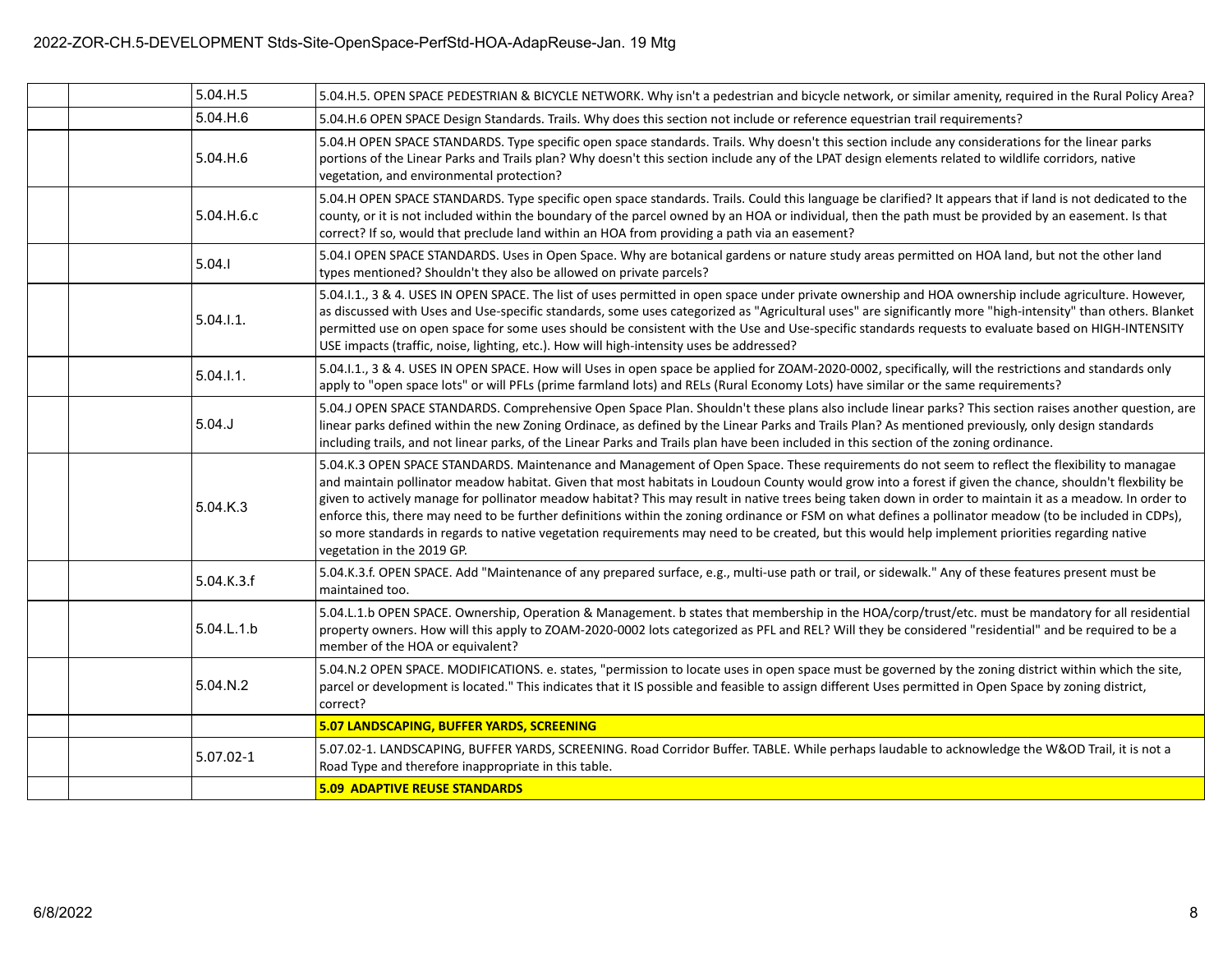| <b>NO</b>        | 5.09.01.a    | 5.09.01. ADAPTIVE REUSE STANDARDS. PURPOSE. 5th bullet - How does this relate to RHVs/VCOD and small area plans yet to be developed? Facilitate<br>redevelopment in the priority areas identified on the Priority Commercial Redevelopment Areas Map and other qualifying projects pursuant to Section 5.0<br>x Redevelopment Standards.<br>Staff Response: Priority Commercial Redevelopment Areas are designated in the 2019 GP. Redevelopment standards and regulations are to be<br>developed by a consultant, so this is TBD, but generally villages and redevelopment areas are not coincident/the same thing                                                                                                                                                                              |
|------------------|--------------|--------------------------------------------------------------------------------------------------------------------------------------------------------------------------------------------------------------------------------------------------------------------------------------------------------------------------------------------------------------------------------------------------------------------------------------------------------------------------------------------------------------------------------------------------------------------------------------------------------------------------------------------------------------------------------------------------------------------------------------------------------------------------------------------------|
| <b>NO</b>        | 5.09.01.a    | 5.09.01. ADAPTIVE REUSE STANDARDS. PURPOSE 8th bullet - Renovations per the Secretary of Interior Standards for Rehabilitation?<br>Staff Response: Will consult with Historic Preservation Planner to determine appropriate language                                                                                                                                                                                                                                                                                                                                                                                                                                                                                                                                                             |
| <b>NO</b>        | 5.09.A.4     | 5.09.A.4. ADAPTIVE REUSE. APPLICABILITY. LHVA: How does this relate to RHVs/VCOD and small area plans yet to be developed? The building or structure<br>is located in a Priority Commercial Redevelopment Area or qualifies as a redevelopment project pursuant to Section 5.0x.<br>Staff Response: Priority Commercial Redevelopment Areas are designated in the 2019 GP. Redevelopment standards and regulations are to be<br>developed by a consultant, so this is TBD, but generally villages and redevelopment areas are not coincident/the same thing                                                                                                                                                                                                                                      |
| <b>NO</b>        | 5.09.C       | 5.09.C. ADAPTIVE REUSE STANDARDS. PERMITTED USES. Table 5.09-1. VCOD/Village Small Area Plan spec uses permitted by right with exceptions does not<br>take into consideration the INTENSITY of other use types and impacts to comply with the purpose to "Maintain compatibility of the adaptively reused<br>building or structure with a surrounding neighborhood, community, Place Type, village, or historic district."<br>Staff Response: Will reconsider this provision. Received similar comments from Community Planning                                                                                                                                                                                                                                                                  |
| <b>NO</b>        | 5.09.D.2     | 5.09-2. ADAPTIVE REUSE. PARKING STANDARDS: Can all parking standards be waived for Adaptive Reuse Projects? It is often impossible for historic<br>properties/districts to meet parking standards because parking was not an issue when these properties were built on. Historic districts each deal with<br>parking in way that works for them. Issue for Small Area Plans but what will be done in the meantime if Small Area Plans are years off for evaluation and<br>implementation?<br>Staff Response: As currently drafted, if there is no parking there would be no requirement to provide parking since 0 would be less than any<br>requirement. Will consider adding a provision that addresses a scenario where no parking exists, especially for certain locations, such as villages |
| <b>Addressed</b> | 5.09.01.a    | 5.09.01. ADAPTIVE REUSE STANDARDS. PURPOSE. 2nd bullet - What is a Legacy Village Cores?<br>Staff Response: Legacy Village Cores are designated in the 2019 GP. See Legcy Village Core, Map Number 2019-148 in Chapter 2.                                                                                                                                                                                                                                                                                                                                                                                                                                                                                                                                                                        |
| Addressed        | 5.09.01.a    | 5.09.01. ADAPTIVE REUSE STANDARDS. PURPOSE. 6th bullet - Generate activity within vacant buildings and underutilized areas. What are the specifics of<br>"generate activity" and "underutilized areas"?<br>Staff Response: Language comes directly from the 2019 GP Infill and Redevelopment Chapter. It means that the purpose of Adaptive Reuse is to start<br>using (activate) vacant and underutilized (not used to it's full potential) buildings                                                                                                                                                                                                                                                                                                                                           |
| <b>Addressed</b> | 5.09.01.a    | 5.09.01. ADAPTIVE REUSE STANDARDS. PURPOSE. 7th bullet - How does this relate to RHVs/VCOD and small area plans yet to be developed? Increase and<br>improve the variety and affordability of housing stock in locations consistent with the General Plan and where permitted.<br>Staff Response: It is possible that a building in a village could be adaptively reused to provide affordable housing. Any housing in a village would need<br>to adequately served by public water and sewer and if there is not adequate service, then the residential use would not be feasible                                                                                                                                                                                                               |
| Addressed        | 5.09.B.1 & 2 | 5.09.B.1 & 2. ADAPTIVE REUSE. STANDARDS. LHVA: Historic properties usually can not meet parking standards. It's our understanding that Parking will be<br>handled by Small Area Plans as each situation is unique in RHV, but what happens in the meantime?<br>Staff Response: See Table 5.09-2, Parking                                                                                                                                                                                                                                                                                                                                                                                                                                                                                         |
| <b>Addressed</b> | 5.09.B.3.c   | 5.09.B.3.c. ADAPTIVE REUSE. APPLICABILITY. LHVA: Why is this costly requirement necessary, it only adds more of a deterrent to anyone attempting to<br>save an historic property?<br>Staff response: The documentation "may be required." Also, to ensure that not every single building qualifies to be an adaptive reuse project                                                                                                                                                                                                                                                                                                                                                                                                                                                               |
| Addressed        | 5.09.C       | 5.09.C. ADAPTIVE REUSE STANDARDS. PERMITTED USES. Table 5.09-1. Lodging Uses -- how will constraints be implemented per ZOAM-2018-0001 (Short<br>Term Residential Rentals/Commercial Whole House) for Adaptive Reuse?<br>Staff Response: f STRR, especially whole house, is classified as a Lodging use, which it likely will be, then it would be allowed. Additional use standards<br>are being proposed.                                                                                                                                                                                                                                                                                                                                                                                      |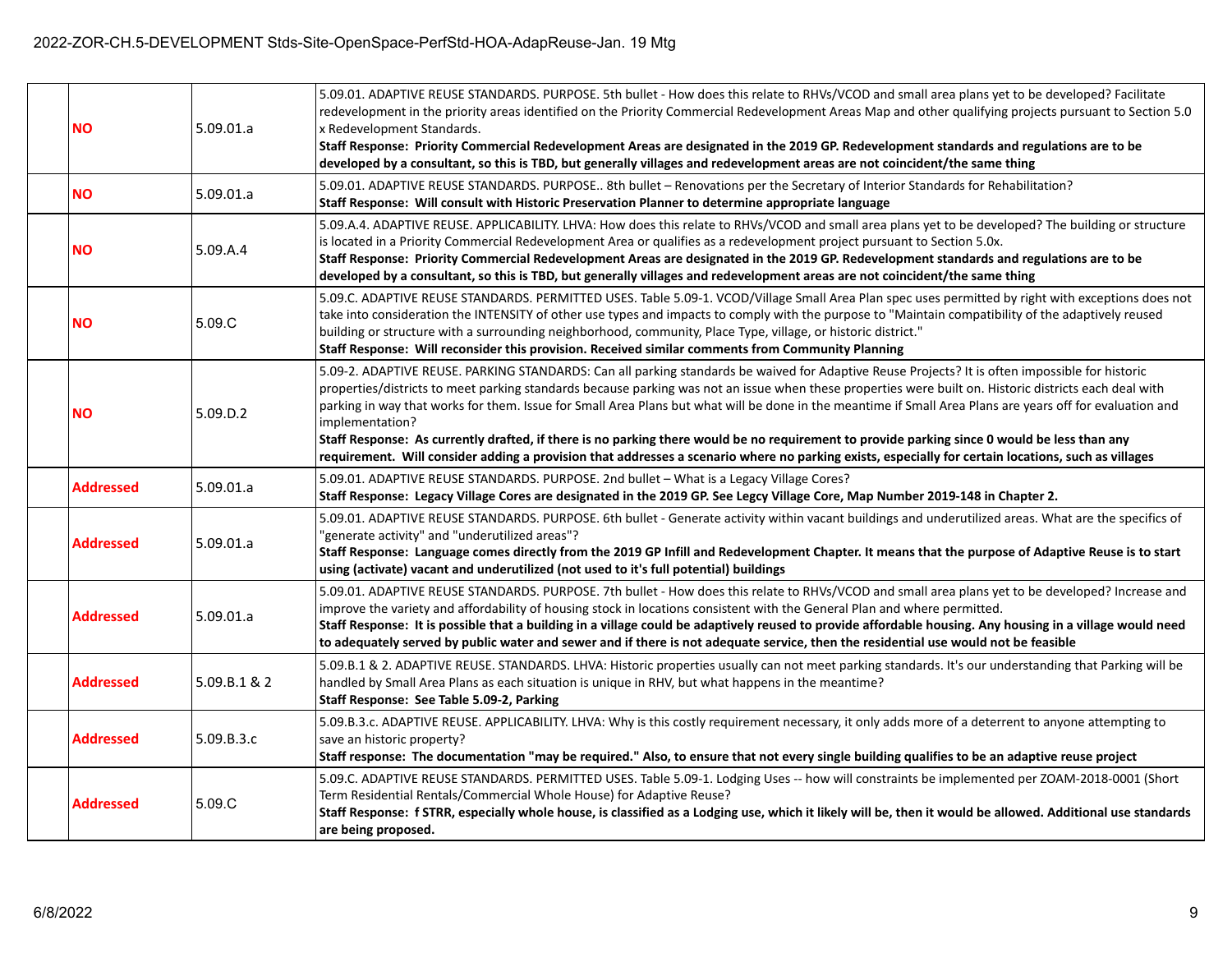| <b>Addressed</b>                     | 5.09.C         | 5.09.C. ADAPTIVE REUSE STANDARDS. PERMITTED USES. Table 5.09-1 Commercial Uses -- Permitting all commercial uses except kennels, dry cleaning,<br>convenience store and gas/automotive does not take into consideration the INTENSITY of other use types and impacts to comply with the purpose to<br>"Maintain compatibility of the adaptively reused building or structure with a surrounding neighborhood, community, Place Type, village, or historic<br>district."<br>Staff Response: Need to incorporate how things are approved, e.g. by special exception, which should address this comment. They will only be<br>allowed to expand the footprint by 1/3, not add on to the front, will be limited by yard requirements except in the rear |
|--------------------------------------|----------------|-----------------------------------------------------------------------------------------------------------------------------------------------------------------------------------------------------------------------------------------------------------------------------------------------------------------------------------------------------------------------------------------------------------------------------------------------------------------------------------------------------------------------------------------------------------------------------------------------------------------------------------------------------------------------------------------------------------------------------------------------------|
| <b>Addressed</b>                     | 5.09.C.2       | 5.09-2. ADAPTIVE REUSE. DENSITY. LHVA asks, "Does this allow mixed use then? Retail and residential on same property not bound by underlying per acre<br>zoning density?" Staff response: It is possible, but the uses would have to comply with those permitted in Table 5.09-2.                                                                                                                                                                                                                                                                                                                                                                                                                                                                   |
| <b>Addressed</b>                     | 5.09.C         | 5.09.C. ADAPTIVE REUSE STANDARDS. PERMITTED USES. Table 5.09-1. What does the acronym "HPO" stand for?<br>Staff Response: Removed. Meant to be HOA                                                                                                                                                                                                                                                                                                                                                                                                                                                                                                                                                                                                  |
| <b>Addressed</b>                     | 5.09.D.2.Table | 5.09.2.Table. D. ADAPTIVE REUSE INCENTIVES. LHVA find this table confusing, asking, "How is this table interpreted and how can it be implemented? Hard<br>to determine what the incentives are?"<br>Staff Response: 5.09 D provided directions on how to use the table. Will determine a better term than "incentives."                                                                                                                                                                                                                                                                                                                                                                                                                             |
|                                      | 5.09.B.3.a     | 5.09.B ADAPTIVE REUSE. APPLICABILTY. LHVA does not see the need for #1, 2, & 5 If the property meets req 3 & 4, what purpose are 1, 2, & 5?<br>Staff Response: There is no 5.                                                                                                                                                                                                                                                                                                                                                                                                                                                                                                                                                                       |
|                                      |                |                                                                                                                                                                                                                                                                                                                                                                                                                                                                                                                                                                                                                                                                                                                                                     |
| <b>No</b>                            | 5.10.A.8       | 5.10.A.8 HOMEOWNER'S ASSOCIATION REQUIREMENTS. States that up to date contact information for the HOA must be provided to the County when<br>approved or modified "whenever it changes," but within what timeframe?                                                                                                                                                                                                                                                                                                                                                                                                                                                                                                                                 |
| <b>Addressed</b>                     | 5.10.C.4       | 5.10.C.4 HOA APPLICABILITY. "The landowner must submit documents for creation of the HOA " This could be confused by resident landowner vs.<br>developer landowner. Can the reference be made more clear?                                                                                                                                                                                                                                                                                                                                                                                                                                                                                                                                           |
| <b>Addressed</b>                     | 5.10.C.2       | 5.10.C.2. HOA STANDARDS. HOA/Applicability. Word "space" missing after third word.                                                                                                                                                                                                                                                                                                                                                                                                                                                                                                                                                                                                                                                                  |
| <b>Addressed</b>                     | 5.10.C.3       | 5.10.C.3 HOA APPLICABILITY. Typo? "The developer must finally determine and make known the choice of an HOA "                                                                                                                                                                                                                                                                                                                                                                                                                                                                                                                                                                                                                                       |
| <b>Addressed</b>                     | 5.10.D.3.a     | 5.10.D.3.a HOA ESTABLISHMENT. States that, "Membership in the HOA must be mandatory for all residential property owners, present or future "<br>However, the definition states "each lot and/or homeowner in a clustered or planned development is automatically a member."<br>There is an inconsistency in the language using "lot," homeowner" and "residential property owner." Example: clusters are planned to have Prime<br>Farmland Lots (PFLs) and Rural Economy Lots, both of which may or may not have a home or "residential" property owner. Would all still be required to be<br>members in the HOA? If so, language should be made more consistent.                                                                                   |
|                                      |                |                                                                                                                                                                                                                                                                                                                                                                                                                                                                                                                                                                                                                                                                                                                                                     |
| <b>No</b><br>(Referred to Ch.<br>10) | 5.09.B         | 5.09.B. VISIBILITY AT INTERSECTIONS. Standards. It is nice to know that "no impediment to visibility is to be placed, allowed to grow, erected, or<br>maintained" but enforcement is terrible. How many intersections set signs and lines so far back or have landscaping obscuring the view that you can't see<br>oncoming cross traffic? At times landscaping obscures the signed themselves too. How will County and VDOT enforcement be improved to ensure<br>compliance?                                                                                                                                                                                                                                                                       |
| <b>Addressed</b>                     | 5.09.04        | 5.09. VISIBILITY AT INTERSECTIONS. PURPOSE. Add the same bullet as Open Space and Homeowner's Association Standards: "Promote the public health,<br>safety and welfare."                                                                                                                                                                                                                                                                                                                                                                                                                                                                                                                                                                            |
|                                      |                |                                                                                                                                                                                                                                                                                                                                                                                                                                                                                                                                                                                                                                                                                                                                                     |